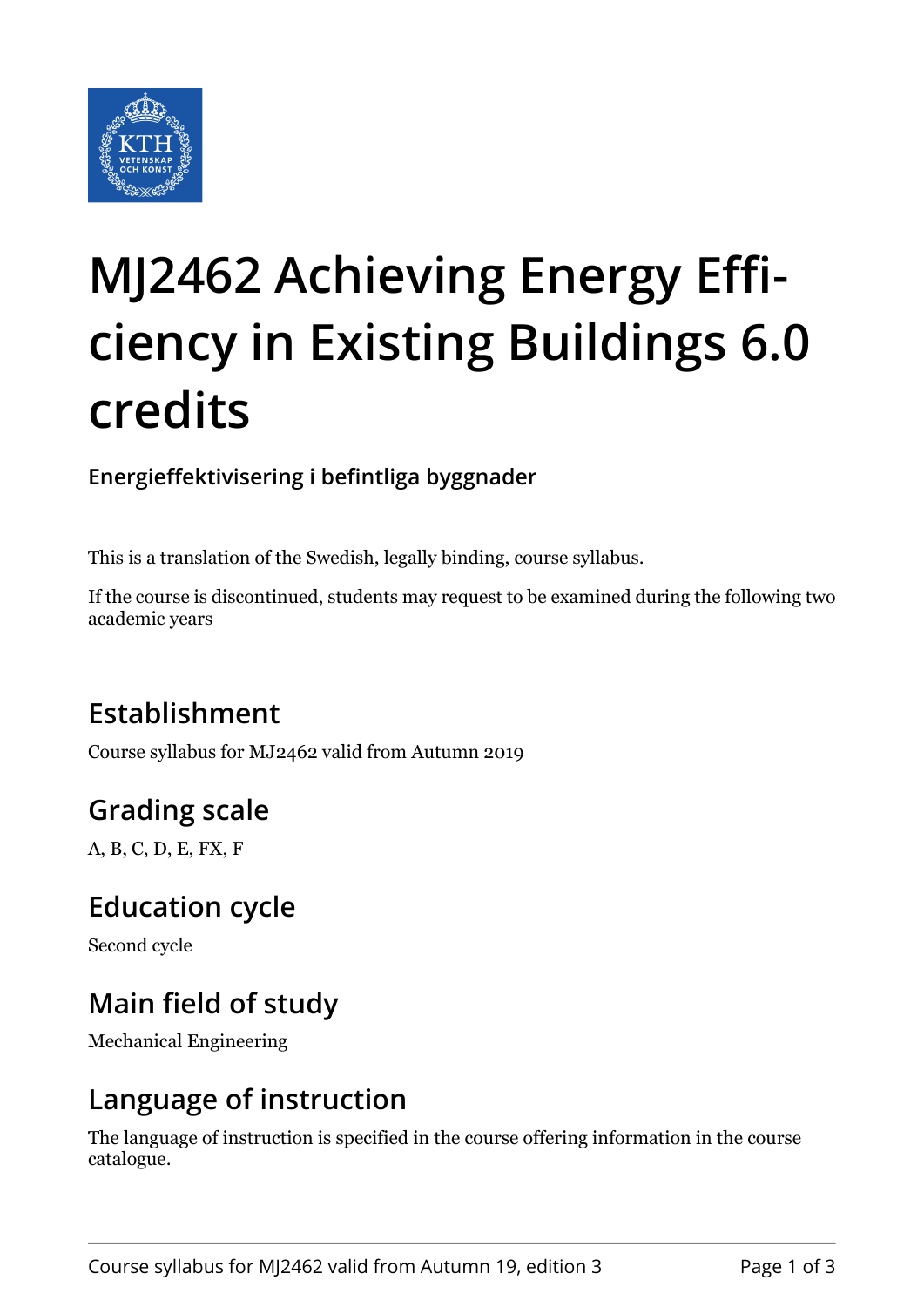## **Intended learning outcomes**

Upon successfully completing the course, the student should be able to:

- 1. Make a plan and perform an energy audit in buildings according to the degree of detail needed
- 2. Understand how to evaluate energy using systems in buildings in terms of energy efficiency
- 3. Be able to analyze and process historical energy data for buildings
- 4. Disaggregate and assign energy use between the different sub systems
- 5. Identify possibilities and tailor energy saving measures that will results in a reduced energy demand

#### **Course contents**

The course will give a fundamental understanding on how energy technology can be applied to reduce energy demand of buildings. Thermodynamics, heat transfer, thermal indoor climate, measurement technology, building simulation software and problem solving will be applied in surveys to find the possibilities to increase the energy performance of buildings.

The course is divided in two parts; one theoretical part that consist of a series of lectures and one practical part where the student will work with surveys of real energy systems in buildings. The course focuses on typical buildings in the Swedish building stock, but the knowledge attained in this course can be adapted to any building and energy system in the world.

# **Specific prerequisites**

MJ1112 Applied thermodynamics 9hp, MJ1401 Heat Transfer 6hp, MJ2407 Sustainable Energy Utilisation 9hp, SG1220 Fluid Mechanics for Engineers, 6hp, MJ2422 Thermal Comfort and Indoor Climate 6hp, or equivalent

The student should have an overall knowledge of energy technology and the energy systems of buildings.

## **Examination**

- PRO1 Project, 1.0 credits, grading scale: P, F
- PRO2 Project, 2.0 credits, grading scale: P, F
- TEN1 Written exam, 3.0 credits, grading scale: A, B, C, D, E, FX, F

Based on recommendation from KTH's coordinator for disabilities, the examiner will decide how to adapt an examination for students with documented disability.